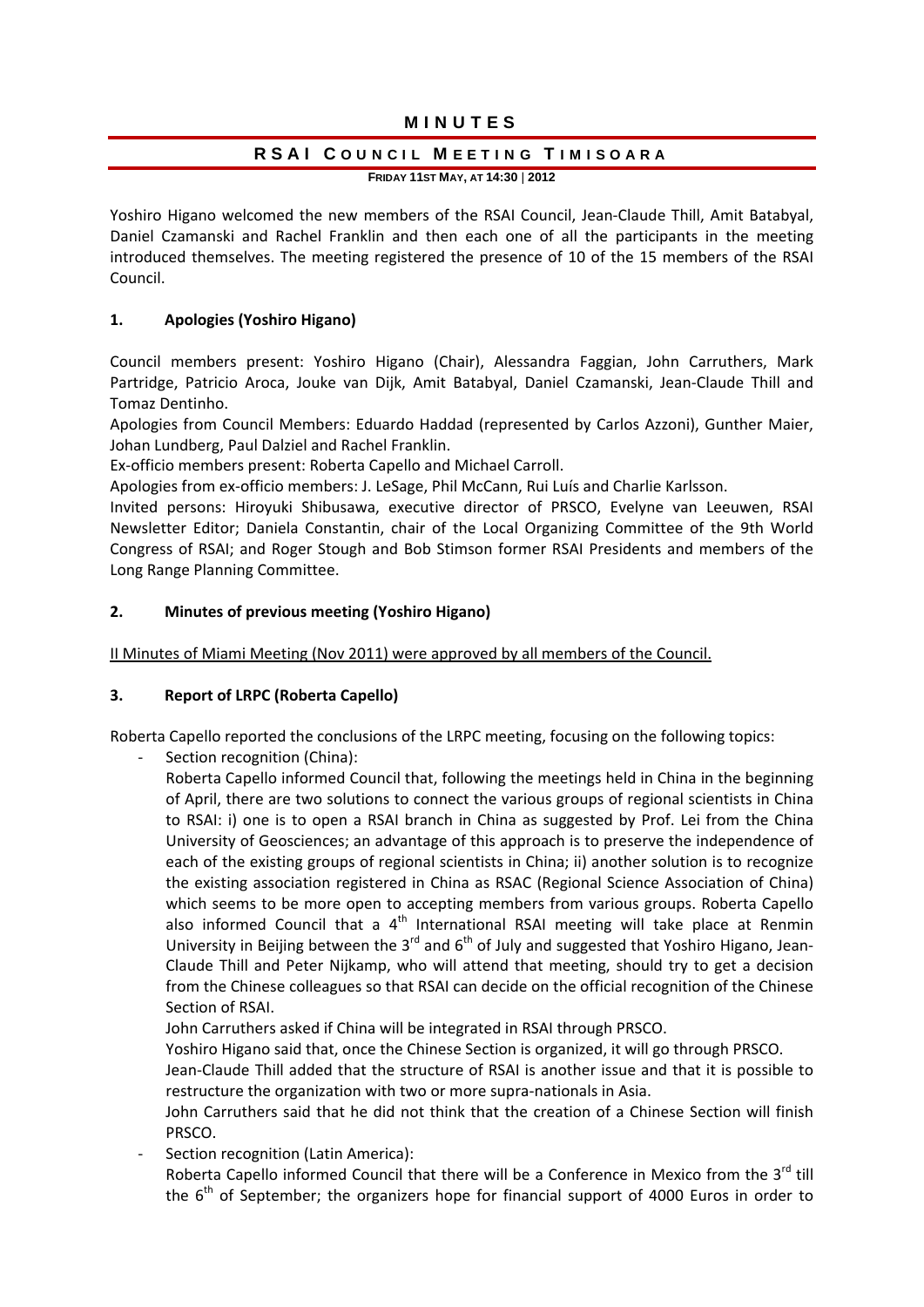invite regional scientists from Latin America. RSAI must know if they invite the right people from Peru and Ecuador so as to improve the prospect of new RSAI sections in these countries and be sure that RSAI appears on the webpage and in the program.

- ‐ Founders's Award: Roberta Capello informed there is a proposal to clarify the selection procedures because such procedures are currently ambiguous.
- ‐ Adjustment of By‐Law 5: Roberta Capello notified that the LRPC accepted a proposed change in by-law  $n^{\circ}$  5 that clarifies the schedule of the selection of the Vice‐president and President Elect.
- ‐ World Conferences: Roberta Capello informed the Council that the LRPC accepted the idea to change the design of the World Congresses that should become a great event in a world city every two years.
- ‐ Papers in Regional Science: Roberta Capello informed Council that Jouke van Dijk will end its term as Editor in Chief of Papers in Regional Science and there is a need to create a committee to select a new editor in chief. The North American Editor is also ending his term. The LRPC suggests that the Council should nominate a committee of three people.
- UN NGO status for RSAI: Roberta Capello informed Council that Roger Stough will inform the Council of Bratislava on the Procedures and RSAI possibilities to become a UN NGO.
- ‐ Universal membership: Roberta Capello finally reported LRPC's position that all RSAI section members must also be RSAI members and that free rider conference benefits must stop.

# III The report of the LRPC was approved by RSAI Council.

# **4. World Congresses (Jean‐Claude Thill)**

Jean‐Claude Thill reported to Council on the proposal of the working group created to rethink future World Congresses. The proposal entails:

- ‐ Moving from a 4‐year frequency to a 2‐year frequency;
- ‐ Increasing participation to 1000;
- ‐ Improving quality and adopting a more professional organization;
- ‐ Holding the conference in a more global city such as Shanghai or New York;
- ‐ RSAI should play a direct and active role in organizing the conference, possibly with a professional conference company, if the price is competitive.
- ‐ "Big Name" keynote speakers (esp. international policy makers) should be enlisted to draw in new members.

The World Congresses should be different from the existing ones organized by ERSA, PRSCO and RSAmericas. Finally he pointed out that the congress can become a profit center for RSAI

Daniel Czamanski expressed his appreciation for the new concept of RSAI World Congresses although the objectives should be further clarified. He also said that it will be difficult for most of the members to attend more events than they attend nowadays.

Yoshiro Higano clarified that the decision that must be taken by the Council are: i) the frequency of World Congresses; ii) their scale; and iii) the location of the next one.

Jean‐Claude Thill clarified that the possibility of using Shanghai as a venue was well received by our Chinese colleagues and could be an important action to signal the creation of an official RSAI Section in China, thus still encompassing the former concept of implementing world conferences to promote the establishment of new sections.

Amit Batabyal said that RSAI already has many meetings and asked that if there is any evidence that the new concept will attract more and better participants.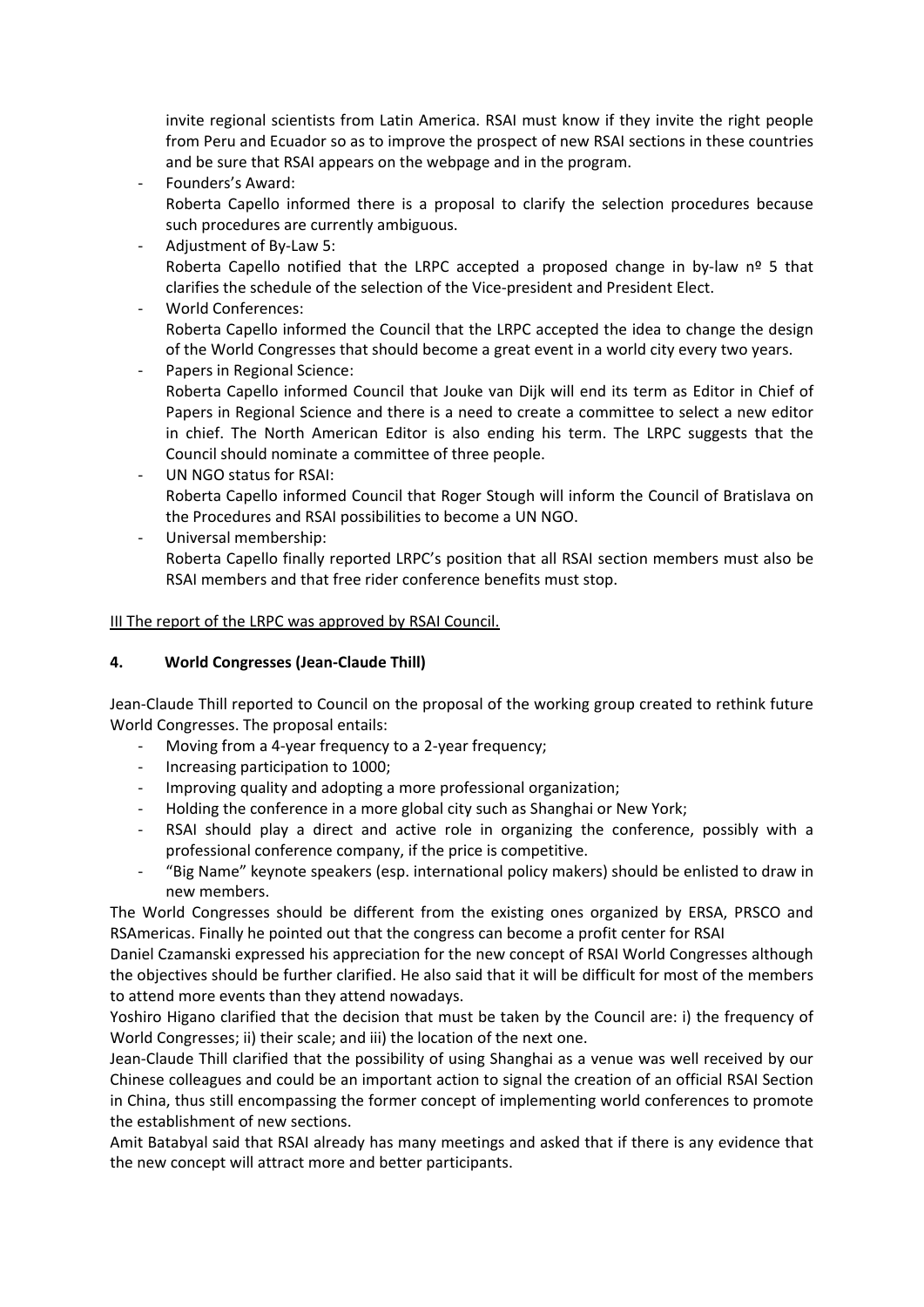John Carruthers suggested that, based on former experiences of joint conferences, there should be joint conferences between RSAI and other supra-nationals (ERSA, NARSC and PRSCO) and pointed out that the promotion of smaller conferences could be better.

Jean‐Claude Thill indicated that smaller events (workshops, etc.) will continue to be sponsored by RSAI as in the past.

Tomaz Dentinho said that if the aim of RSAI is to get a United Nation NGO status there is a need to grow and, to achieve that, it is necessary to implement a strategy that involves a set of actions which includes the promotion of enlarged and central World Congresses.

Jean-Claude Thill remarked that the RSAI World Congress must be different from the existing ones so that they can be seen as complements.

Jouke van Dijk stressed that the World Congress should be a major event and with a cycle of two years.

John Carruthers pointed out that the North American members will not be able to attend World Conferences and NARSC conferences due to budget constraints.

Bob Simpson clarified that most Americans do not attend conferences outside the United States. He also reminded Council that RSAI is the product of the three supra‐nationals (ERSA, NARSC and PRSCO) and asked the Council not to open old fights and not do anything against the autonomy of each one of the sections or supra‐nationals.

Jouke van Dijk said that one of the aims is the expansion of membership and that there is room for some expansion.

Jean‐Claude Thill pointed out that the next World Congress would be in China in 2014 if the Chinese section is created and recognized soon.

Roger Stough approved the idea of an enlarged concept for the World Congress and pointed out that the first test of a World Conference in China in 2014 has to do with the Chinese interest in the creation a RSAI section and in the organization of the World Congress.

John Carruthers expressed that may be the OECD and the World Bank could have interest in sponsoring the World Congress in China.

Jean‐Claude Thill (chair), Daniel Czamanski, Mark Partridge, Hiroyuki Shibusawa and Tomaz Dentinho will constitute a committee to work out a formula for Congresses post 2014

IV The Council approved unanimously the promotion of the World Congress in China in 2014.

# **5. Report on the World Congress of Timisoara (Daniela Constantin)**

Daniela Constantin presented a short report on the World Congress of Timisoara with four major points:

- First to thank RSAI for the opportunity to organize the conference decide in 2009 which involved a lot of work and collaboration over three years.
- ‐ Second to highlight the importance of full involvement of all the institutions recognized during the opening ceremony: the West University of Timisoara, the Faculty of Economics and Business Administration, the Timis County, the Chamber of Commerce of and Industry of Timisoara, the Municipality of Timisoara, the West Regional Agency, the Romanian Regional Science Association and the Regional Science Association International.
- Thirdly to report that there was major work around the final organization of the program since many participants did not confirm their participation and some of them also appeared without notice.
- ‐ And finally to inform on some statistics: 365 abstracts submitted from which 15% were rejected; 184 papers were uploaded and there were 212 participants from 32 countries: 37 from Romania, 22 from Japan, 16 from Germany, 15 from Italy, 14 from the United States, 12 from Spain, 9 from Brazil, 5 from Serbia,…

Daniela Constatin closed her report saying that there will be good news in the years to come.

Yoshiro Higano recognized the difficult job undertaken by the Local Organizing Committee and proposed: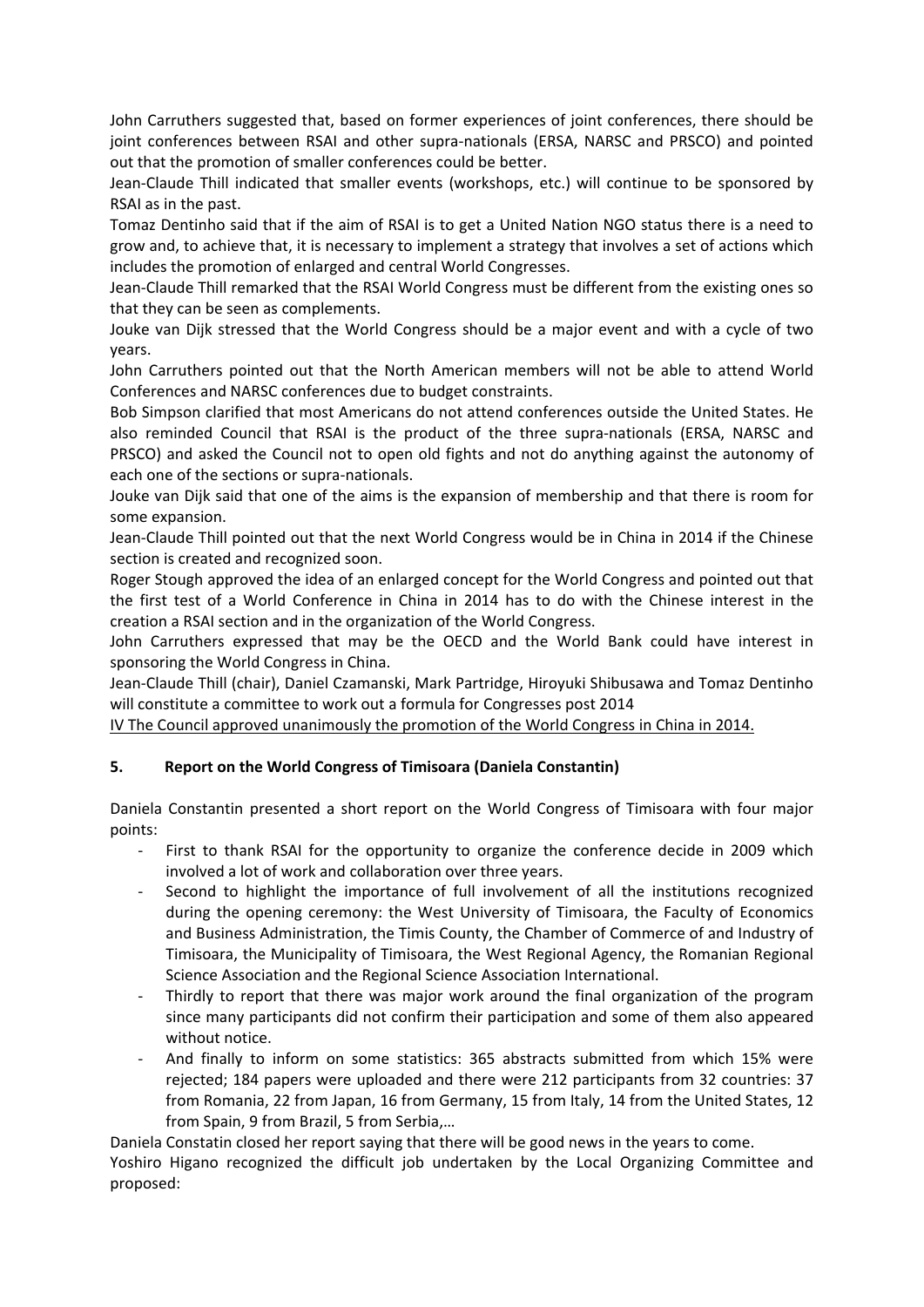V A round of applause to Daniela Constantin and the Local Organizing Committee of the 9<sup>th</sup> World Congress was assumed unanimously by Council.

# **6. Ibero ‐ American Regional Science Network (Roberta Capello).**

Following the information presented by Roberta Capello on point 3, Yoshiro Higano opened the discussion on the Latin American Issue.

Carlos Azzoni said that Chile, Brazil and Mexico have well‐structured RSAI sections that collaborate with each other also in the promotion of the Meetings of RSAmericas that take place in Latin America. He also said that other countries are now developing or expanding RSAI sections such as Colombia, Peru, Argentina and Ecuador and others can follow. Finally, Carlos Azzoni reported that in the past Mexico preferred to stay just within PRSCO but now they are more willing to cooperate also within RSAmericas.

John Carruthers said that there are some doubts on the roles of RSAmericas and NARSC and suggested that there should be some discussion on the structure of the organization.

Roberta Capello clarified that RSAmericas was established to develop RSAI in the part of South America not covered by PRSCO and, knowing that NARSC has long tradition no one wants to destroy a meeting that works. She concluded that, in the future, it will be possible to have NARSC and "SARSC" within RSAmericas, the same way as there are sections that belong both to RSAmericas and PRSCO.

VI Following a proposal by Roberta Capello the Council approved the following:

- To thank the Mexican section for spearheading the Ibero-American network initiative namely for the significant impact it can have in promoting regional science in Latin America.
- ‐ To guarantee a clear presence of RSAI and RSAmericas in the event, namely by securing that their logos are in the web‐side and program of the event
- ‐ To nominate Patricio Aroca, President of RSAmericas, with the help of Carlos Azzoni, from the Brazilian Section, to be in charge of representing RSAI at the event.
- To sponsor the travel expenses up to 4000 Euros of a few key people from other countries to the conference, selected by Patricio Aroca and Carlos Azzoni in accordance with AMECIDER, agreeing with the organization which role they should have;

# **7. Section recognition and development (Yoshiro Higano)**

Yoshiro Higano informed Council that the recent  $3<sup>rd</sup>$  RSAI International Conference in Beijing, organized by China University of Geosciences was a success. He also reported that, during the workshop, the steering committee for the establishment of a new section is China was held with the participation of Jean‐Claude Thill, Tomaz Dentinho and himself, from RSAI. He added the meeting was a historical step, with the participation of Prof. Sun Jiuwen from Renmin University in Beijing, local organizer of the 4<sup>th</sup> RSAI International Workshop and 12<sup>th</sup> PRSCO Summer Institute, 3-6 of July 2012. Yoshiro Higano concluded remarking that regional scientists from the various groups in China had agreed to cooperatively communicate between each other, namely the groups led by Prof. Lei, by Prof. Sun Jiuwen and the group of RSAC led by Prof. Yang Kaizong, primarily.

Patricio Aroca added that the 2014 PRSCO Summer Institute will take place in Ecuador. He also informed Council that the next meeting of RSAmericas will be in Chile after the ones held in Miami and Cartagena, and other successful conferences in Mexico and Brazil.

Tomaz Dentinho said that Eduardo Haddad represented RSAI at a Conference in Lebanon where he contacted regional scientists; Eduardo Haddad suggested that they be invited to participate in the next ERSA Congress in Palermo, Italy. Tomaz Dentinho also reported that a first workshop in regional science took place in Huambo /Angola on Sustainable Development in Africa on the  $25<sup>th</sup>$  of April; and that Peter Nijkamp and a few others are promoting a workshop of regional science on urban issues on the 1<sup>st</sup> and 2<sup>nd</sup> of October 2012 in Rabat, Morocco.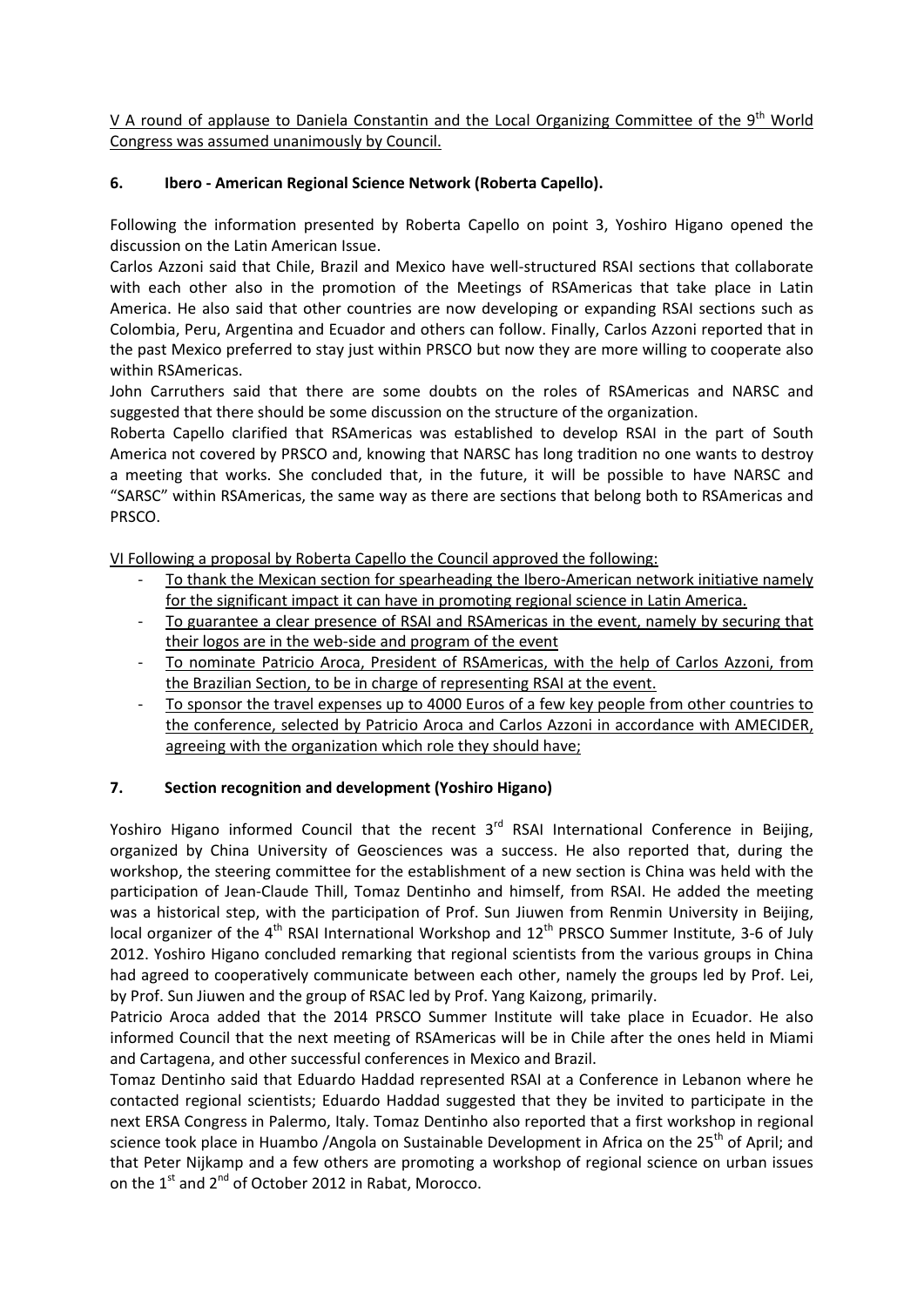### VII The reports on section recognition and development were acknowledge by the RSAI Council.

### **8. Selection of the Founder's Award (Roberta Capello)**

Roberta Capello remarked that the issue of the Founder's Award comes out because, in the last selection, it was discovered that were no explicit rules for the selection process. The proposal, amended with the suggestions of the LRPC, is:

#### *Recommendation Procedure for the RSAI Founder's Medal*

*The Founder's Medal was established in 1978 on the 25th anniversary of the Regional Science Association to honor its founder, Walter Isard. The first medal was presented to Professor Isard by Harvey Perloff, an early supporter of Isard's efforts to establish the Regional Science Association in 1954.*

*The following procedure is required for awarding it.* 

*1. The Founder's Medal is awarded every 4 years.*

*2. The RSAI Council nominates a Founder's Medal Committee of 5 members one year before the award. The RSAI President is by definition the 5th member of the Founder's Medal Committee.*

*3. The Founder's Medal Committee nominates a Secretary who is in charge of keeping linkages between the Executive Director of RSAI, the works of the Committee and the Past Recipients of the Founder's Medal.*

*4. The Committee nominates and lists a number up to 10 candidates to be recommended as potential recipients of the Founder's Medal. The secretary of the Committee sends the list to the Past Founder's Medal recipients and, for information, to the Executive Director of RSAI.*

5. Past living recipients of the Founder's Medal are asked to recommend the recipient from the list sent by the Founder's Medal Committee ranking their top five choices from 5 to 1, with 5 being the top choice, *and send their ranking to the Secretary of the Founder's Medal Committee.*

*6. The Founder's Medal Committee Secretary compiles the list in a spreadsheet and distributes the total scores to the Founder's Medal Committee members and the Executive Director of RSAI.*

7. If one round is not sufficient to determine the recommendation a second round is launched by the *Secretary of the Committee.*

8. The Secretary of the Committee declares the winner to the Executive Director of RSAI, to the Founder's *Committee and to the Past Recipients.*

9. The President of RSAI communicates the result to the winner, who is invited to a conference for a *keynote speech.*

Mark Partridge said that the proposal represents a major improvement but there must be a large number of people involved in the selection process.

Amit Batabyal said that, since there are only 5 past recipients alive, the number is too small for an effective final selection of the Founder's Medal Award.

Daniel Czamanski suggested that the RSAI Fellows should be involved in the selection process.

Roberta Capello pointed out that this year's Founder's Medal Awardees came from the Fellows which creates a conflict of interest.

Mark Partridge added that we would like the Founder's Medal Award to be the Nobel Prize in Regional Science.

Jean‐Claude Thill remarked that the Founder's Medal Award is not strictly an academic award.

Mark Partridge suggested that the final voters of the selection process should be enlarged.

Jouke van Dijk suggested that the list of nominees drafted by the Founder's Medal Committee can be reduced to three.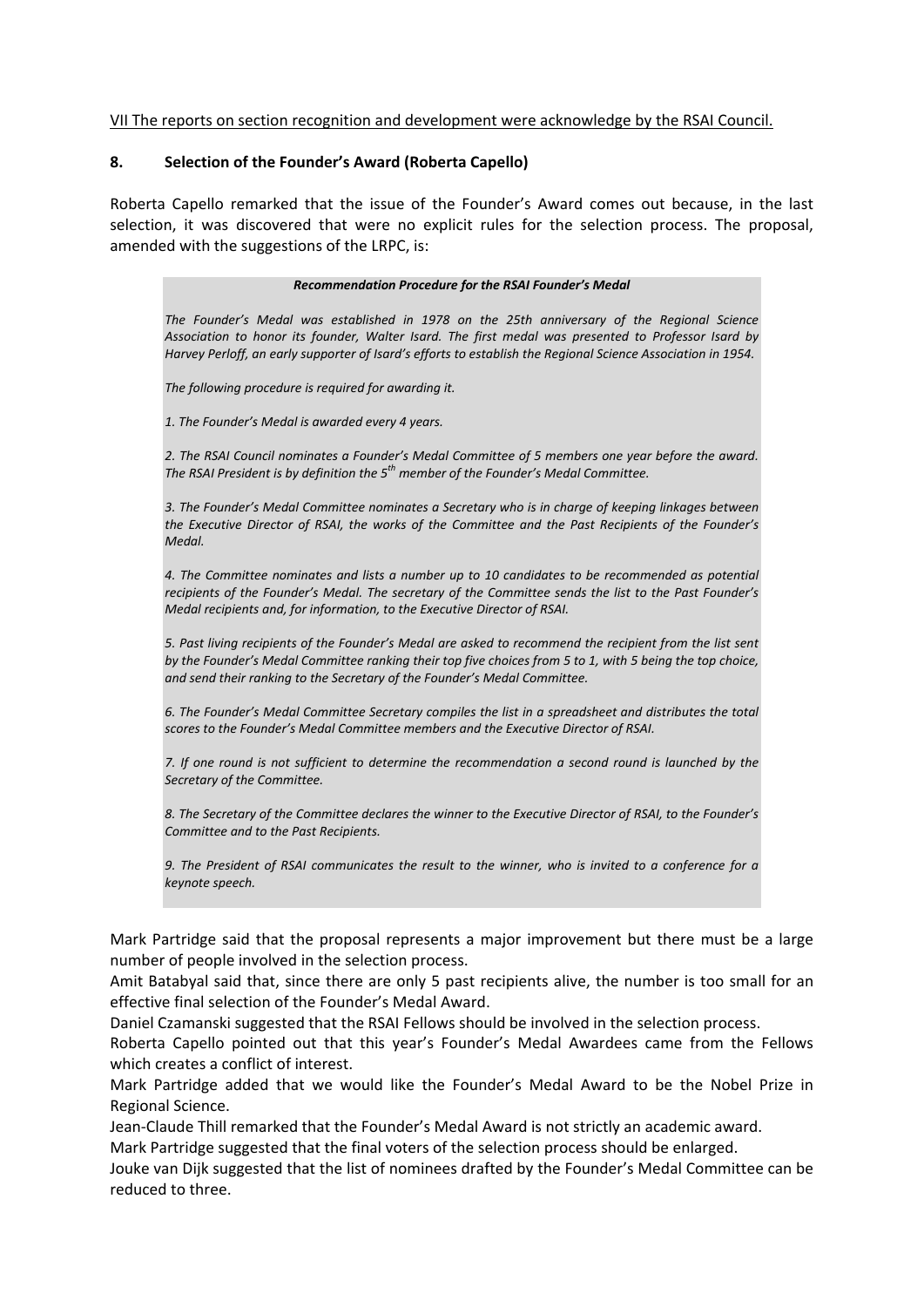Daniel Czamanski remarked that Walter Isard kept the management of regional science within a small group and that we are slowly moving into a more transparent style. The idea of having a list of three nominees strengthens the role of the organization through the Council.

Jean‐Claude Thill proposed that Roberta Capello works towards a revised document with email input from Council and that there should be a final text ready for approval by RSAI Council in Bratislava.

VIII The Council agreed unanimously that a final text of the Procedure for the RSAI Founder's Medal should be ready for approval in the RSAI Council of Bratislava

### **9. Adjustment of by‐law 5 RSAI President Elections (Jean‐Claude Thill)**

Jean‐Claude Thill informed Council that the existing by‐law 5 was not clear enough in terms of the timetable for the election of the President‐Elect. The proposal is the following:

#### *By‐law 5: RSAI President Elections*

a. President election procedure. The RSAI President shall be elected by the Council for a two-year-term *and confirmed by a vote of the entire active membership of the Association. To canvass suitable candidates for nomination, the Council establishes a "Nomination Committee" comprising the RSAI President, the RSAI Immediate Past‐President, three members of RSAI Council (one each from among the council members who are appointees of the three superregional organizations), and two members of the Long Range Planning Committee (LRPC) recommended by the LRPC itself.*

*b. Criteria of the nominees. The nominees should satisfy the following criteria: a) financial resources sufficient to cover travel costs to perform RSAI duties; b) support from candidate's institution including release of duties to enable President to travel as needed to conduct RSAI business; c) RSAI Council experience (Council member experience) and/or other service to the regional science community (e.g., superregional and/or other sections, editor of one of the regional science journals, etc.).*

### *Current by‐law*

*c. Time for the formation of the "Nomination Committee". The President Elect nomination committee* shall be formed at the RSAmericas meeting at the end of the second year of the outgoing president so that the appointment is made at the PRSCO meeting in the next calendar year (first year of the incoming *president).*

### *Proposed by‐law*

*c. Schedule of the nomination and election. The President Elect nomination committee shall be formed* no later than the first year of the two-year term of the President and make a recommendation to Council *at the second Council meeting of this same year. Upon receiving this recommendation, Council will select* a nominee, who shall be confirmed by a vote of RSAI members no later than the end of the calendar year. The President-Elect and Vice-President shall start his/her appointment at the start of the next calendar *year (i.e. the second year of the current President's term).*

IX The Council approved unanimously the proposed change in the text of by‐law 5

Roberta Capello clarified to Council that, with the approved new rule, the Nomination Committee must be constituted by Council in Bratislava.

### **10. Papers in Regional Science Replacement (Jean‐Claude Thill)**

Yoshiro Higano said that Jouke van Dijk informed him, Jean‐Claude Thill and Tomaz Dentinho during the last Beijing Meeting that he wishes to step down as Editor in Chief of Papers in Regional Science and that North American Editor James LeSage also wishes to step down at the end of this year. Yoshiro also reported that the issue was discussed by the Long Range Planning Committee whose advice was to guarantee continuity and smooth transition. Yoshiro Higano suggested that the Council shall nominate a committee composed of the RSAI President (chair), the Executive Director (secretary), the Vice President, the current Editor in Chief and three more elements recommended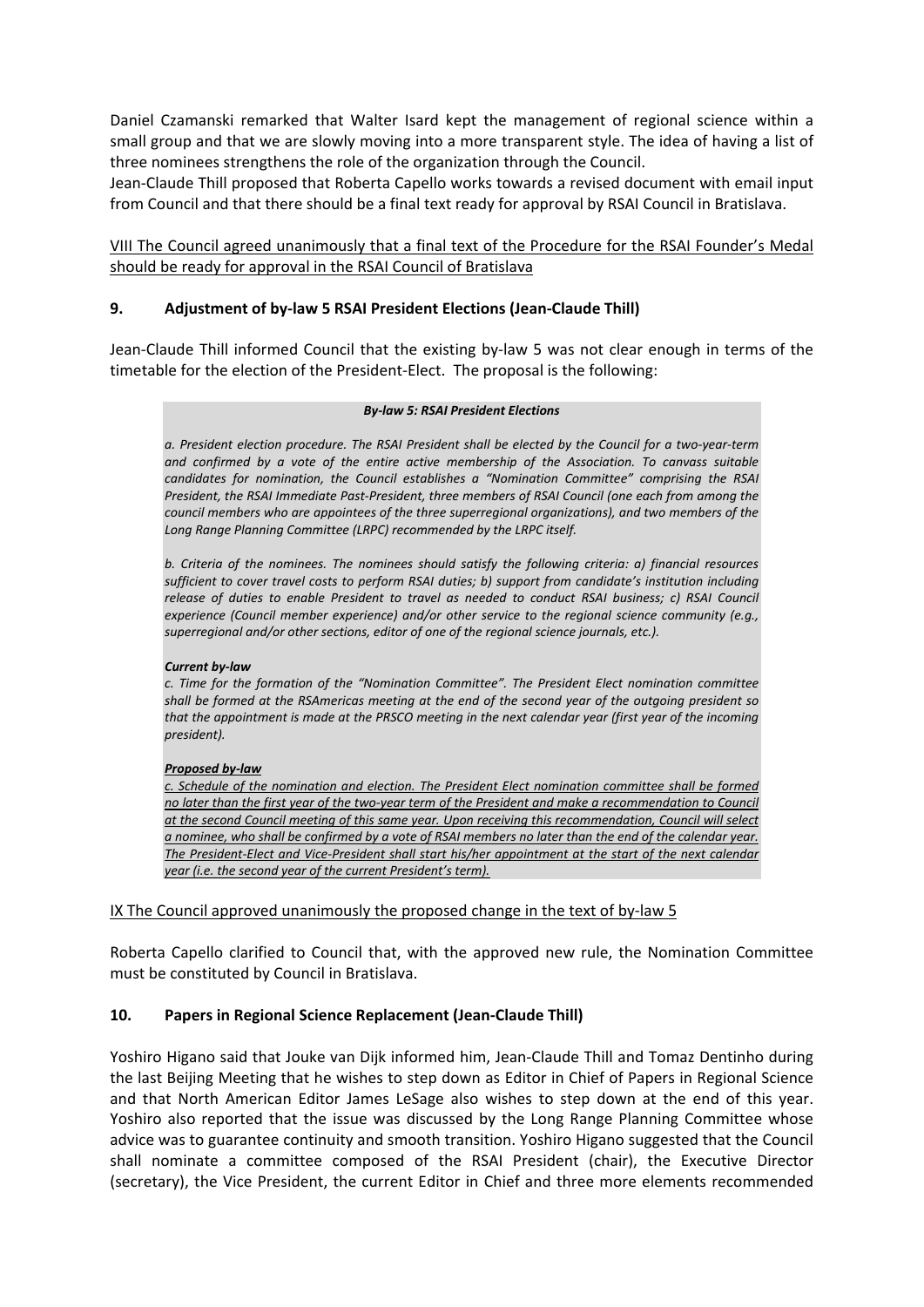and nominated by the RSAI Council. He concluded saying that the committee shall be organized today and the final decision shall be taken by the RSAI Council in Bratislava.

Mark Partridge point out that Papers in Regional Science is one of the most important assets of the association and suggested that the committee should include elements that are editors of other regional science journals.

Alessandra Faggian supported the idea.

Jouke van Dijk explained the reasons of his decision to leave to task of Editor in Chief of the Papers in Regional Science: first, he already had completed two 3‐year terms and, second, some co‐editors also would like to leave creating the opportunity of a new team to take the task. He concluded saying that he is available to support a smooth transition to the new team.

Mark Partridge pointed out that, from his experience, it is very easy to learn the process and that RSAI must undertake a good procedure to choose the right person for the task.

Yoshiro Higano remarked that it is possible to have an overlap between the present Editor in Chief and the new one to secure a smooth change and guarantee a good choice procedure.

Jean‐Claude Thill said that it would be very good if the RSAI Council can have a good candidate by the time of the Bratislava ERSA Congress but if that is not possible there is always the possibility of the NARSC Conference in Ottawa. He concluded that there should be an open call for editors.

Mark Partridge asked how to nominate the three persons beyond the four proposed by Yoshiro Higano.

Daniel Czamanski proposed that the selection committee should include active members of other regional science journals.

John Carruthers suggested that the Editor in Chief should be a generalist to cover the different fields of regional science.

After some brainstorming among members of the RSAI Council, the following ordered list of names was proposed to be invited to serve on this search committee (up to three members): 1) Marlon Boarnet co‐editor of the Journal of Regional Science, 2) Simona Lammarino editor of Regional Studies, 3) Dan McMillen editor of Regional Science and Urban Economics, 4) Manfred Fischer editor the Journal of Geographical Systems and 5) Mark Partridge editor of the Journal of Regional Science.

X The Council approved unanimously that the Committee to nominate the new editor in chief of Papers in Regional Science be composed by Yoshiro Higano, Jean‐Claude Thill, Jouke van Dijk, Tomaz Dentinho and three members invited sequentially until three 1) Marlon Boarnet, 2) Simona Lammarino 3) Dan McMillen 4) Manfred Fischer and 5) Mark Partridge.

# **11. Publication Reports (Jouke Van Dijk and Michel Carroll)**

# a) Papers in Regional Science

Jouke van Dijk reported that Papers in Regional Science is now listed in the Economics section of the ISI report, in addition to Geography and Environment. He also said that there is a need to get more revenues from Wiley Blackwell since the journal has grown from 600 to 900 pages, increased the impact factor and, adding to this, RSAI has also the journal Regional Science Policy and Practice that also grew in terms of issues.

b) Regional Science Policy and Practice

Michael Carroll informed Council that the time for publication is reduced and there is a series of special issues that will help the further growth and development of the journal.

# XI The RSAI Council acknowledged the information provided by the editors.

# **12. 2011 RSAI Report (Tomaz Dentinho)**

Tomaz Dentinho informed that the shift in membership enrolment from Wiley Blackwell went smoothly, as shown in the distributed report, but there are still some sections that have not sent their 2011 membership list and paid the respective membership fees. He proposed that the